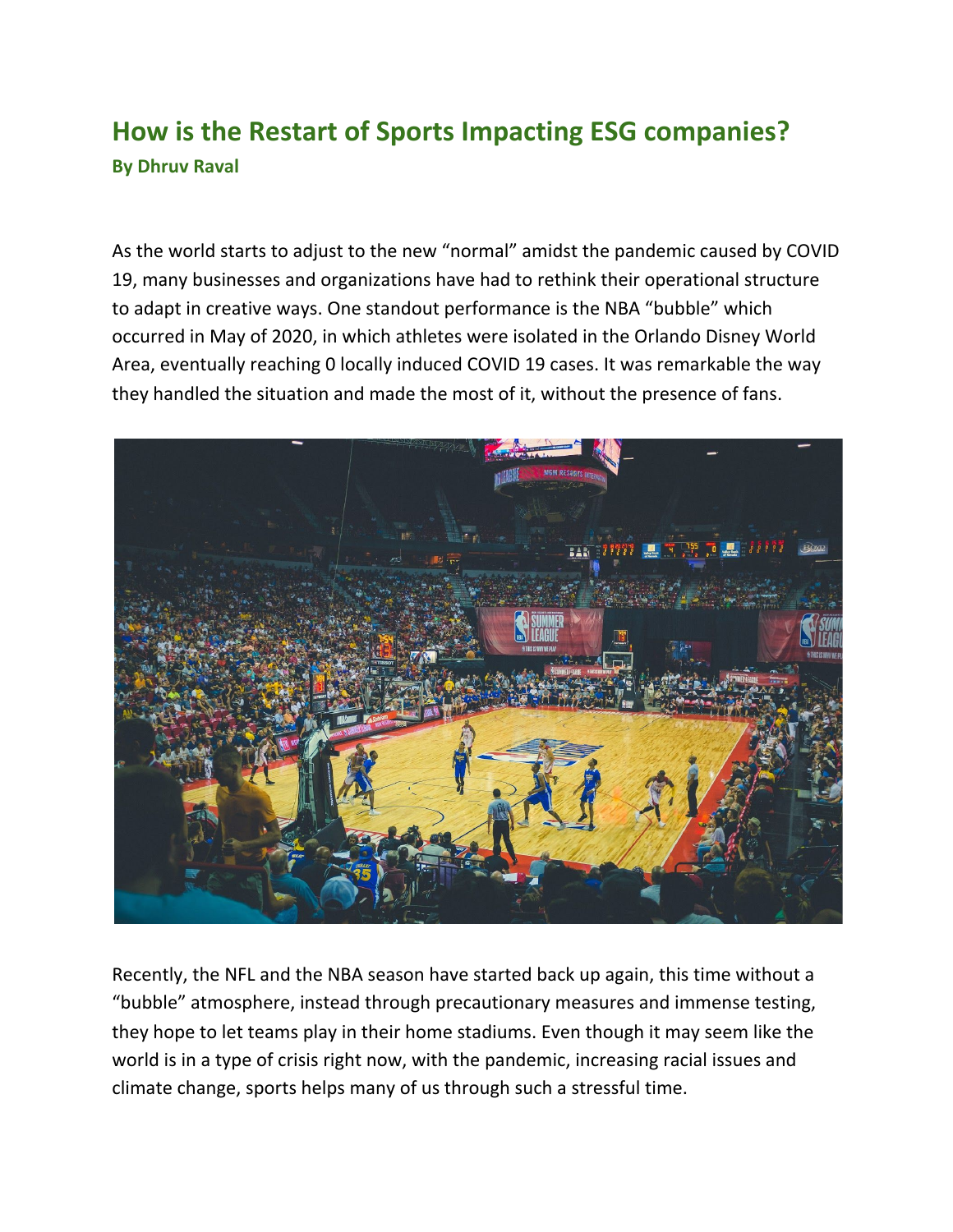The events of last year have amplified the importance of ESG, through climate change, the pandemic and racial injustice. Athletes have been extremely vocal in these movements and have publicly protested for these causes. The new fans of these pro clubs; Gen Z, are the most socially and environmentally aware generation yet. The combination of those two results in added pressure to the clubs to support and partner with ESG friendly companies, may that be through sponsorships or other means.

Many traditional sport brands are also changing their business habits to become ESG friendly. An example is Nike, who has numerous collabs with world renowned athletes, and have been actively part of the racial injustice movement. The NBA as well had "Black Lives Matter" written on the courts during the "bubble", showcasing their social awareness.

Another example is the Seattle Krakens, the NHL's 32nd team, participating in the 2021-2022 year. Their home stadium, the "Climate Pledge Arena" is a zero carbon facility, banning use of single plastics and using only renewable energy. This is part of Amazon's "Climate Pledge" campaign, aimed to reduce carbon consumption and create a sustainable future by 2040. Although it was an expensive venture, costing around 300 to 400 Million, Amazon knows that their image as an ESG friendly business is worth more than that.

The sports industry is realizing that ESG is the future, and they will need to be a part of that to remain relevant. Unfortunately, although this increases ESG investing as a whole, the reasons for doing so can be looked at as disingenuous. These companies have understood that helping out in a social cause through donations or establishing a non profit is a type of investment that yields future customers and a better public image.

## **Read More:**

- [https://sports.yahoo.com/sports-industry-primed-join-environmental-105512254](https://sports.yahoo.com/sports-industry-primed-join-environmental-105512254.html) [.html](https://sports.yahoo.com/sports-industry-primed-join-environmental-105512254.html)
- [https://www.sportico.com/business/commerce/2020/sports-industry-environme](https://www.sportico.com/business/commerce/2020/sports-industry-environmental-social-and-governance-initiatives-1234616037/) [ntal-social-and-governance-initiatives-1234616037/](https://www.sportico.com/business/commerce/2020/sports-industry-environmental-social-and-governance-initiatives-1234616037/)
- [https://www.spglobal.com/ratings/en/research/articles/201119-the-esg-pulse-co](https://www.spglobal.com/ratings/en/research/articles/201119-the-esg-pulse-covid-19-vaccine-hope-as-second-wave-sets-in-11740791)